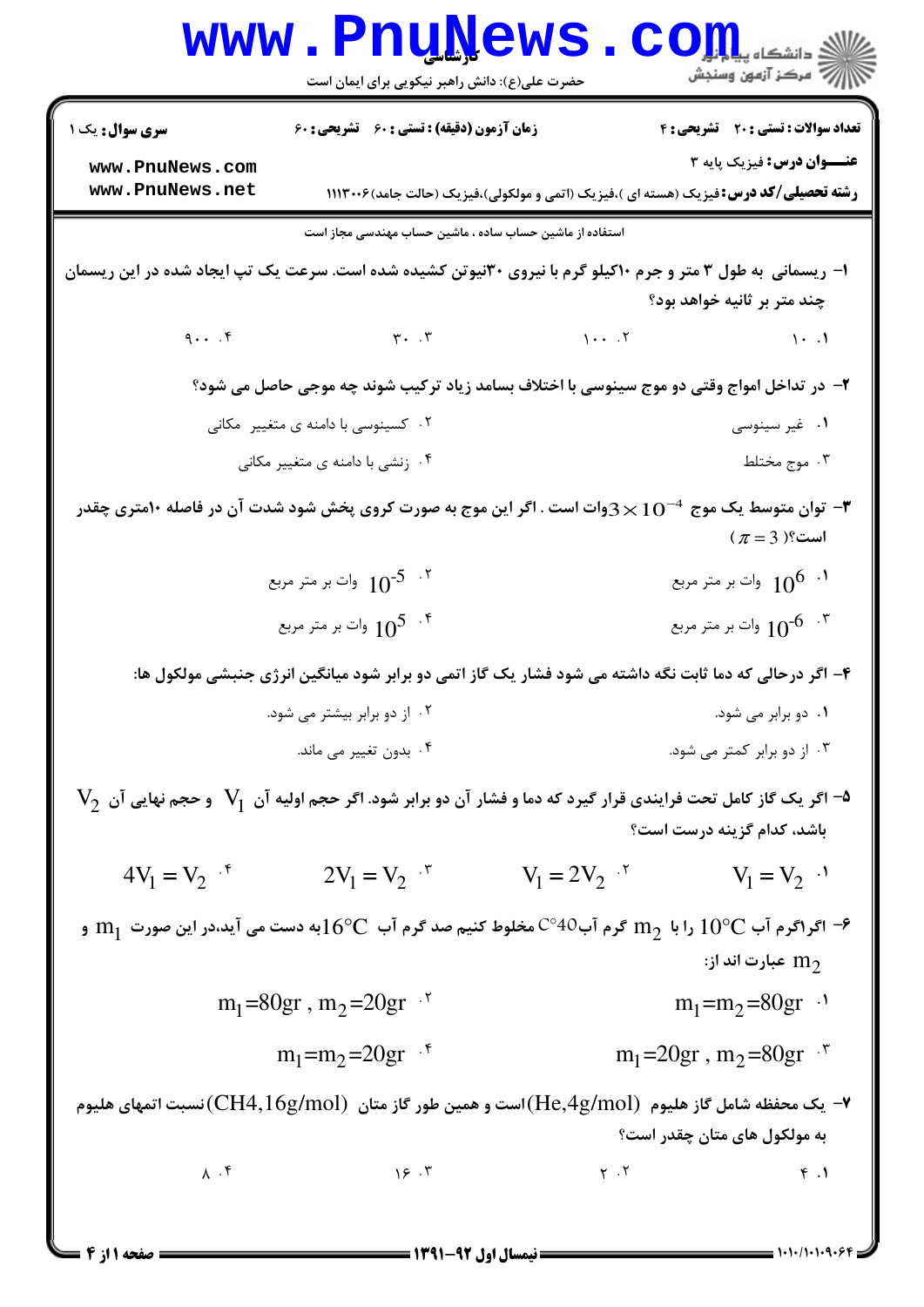| www.PnuNews<br>COIL dépuis<br>رآ مرکز آزمون وسنجش<br>حضرت علی(ع): دانش راهبر نیکویی برای ایمان است                                                                                                                                            |                                                     |                                                                                                          |                                                                          |  |  |  |
|-----------------------------------------------------------------------------------------------------------------------------------------------------------------------------------------------------------------------------------------------|-----------------------------------------------------|----------------------------------------------------------------------------------------------------------|--------------------------------------------------------------------------|--|--|--|
| <b>سری سوال :</b> ۱ یک<br>www.PnuNews.com                                                                                                                                                                                                     | <b>زمان آزمون (دقیقه) : تستی : 60 ٪ تشریحی : 60</b> |                                                                                                          | تعداد سوالات : تستى : 20 تشريحي : 4<br><b>عنـــوان درس:</b> فيزيک پايه ٣ |  |  |  |
| www.PnuNews.net<br><b>رشته تحصیلی/کد درس:</b> فیزیک (هسته ای )،فیزیک (اتمی و مولکولی)،فیزیک (حالت جامد)۲۰۰۶(۱۱۱<br>قطر دو میله استوانه ای هم جنس $d_1$ و $d_2$ است. نسبت طول این دو میله چگونه باشد تا به ازای اختلاف دمای یکسان در $\bullet$ |                                                     |                                                                                                          |                                                                          |  |  |  |
| $rac{L_1}{L_2} = \sqrt{\frac{d_1}{d_2}}$                                                                                                                                                                                                      | $rac{L_1}{L_2} = \frac{d_2}{d_1}$ .*                | دو سر آنها مقدار رسانایی گرمایی یکسانی داشته باشد؟<br>$\frac{L_1}{L_2} = \left(\frac{d_1}{d_2}\right)^2$ | $L_1 = \frac{d_1}{d_1}$<br>$L_2$ $d_2$                                   |  |  |  |
| $\rm 336kj/kg$ گرم یخ صفر درجه سیلسیوس را وارد ۸۰ گرم آب $\rm C$ 20 می کنیم.اگر گرمای نهان ذوب یخ $\rm kg$ 33 $\rm k$                                                                                                                         |                                                     |                                                                                                          |                                                                          |  |  |  |
|                                                                                                                                                                                                                                               |                                                     |                                                                                                          | باشد،دمای تعادل چقدر است؟                                                |  |  |  |
| $-\tau$ . ۴                                                                                                                                                                                                                                   | $-\Delta$ . $\Upsilon$                              | $\Delta$ . T                                                                                             | $\cdot \cdot \cdot$                                                      |  |  |  |
|                                                                                                                                                                                                                                               |                                                     | ۱۰– در انبساط آزاد کدامیک از روابط زیر بر سیستم حاکم است؟                                                |                                                                          |  |  |  |
| $U1=U2, W \neq 0, Q \neq 0$ '                                                                                                                                                                                                                 |                                                     |                                                                                                          | $U1=U2$ , $W=0$ , $Q \neq 0$ .                                           |  |  |  |
| $U1 = U2$ , $W = 0$ , $Q = 0$ .                                                                                                                                                                                                               |                                                     | $U1 \neq U2$ , $W \neq 0$ , $Q \neq 0$ *                                                                 |                                                                          |  |  |  |
| ۱۱- گازی در یک فرایند ۵۰۰ ژول گرما می گیرد و ۲۰۰ ژول کار انجام می دهد. اگر این فرایند در فشار ثابت انجام شده<br>باشد،                                                                                                                         |                                                     |                                                                                                          |                                                                          |  |  |  |
| ۰۲ دمای گاز بالا می رود و حجم آن پایین می آید.                                                                                                                                                                                                |                                                     | ٠١ دماي گاز و حجم أن بالا مي رود.                                                                        |                                                                          |  |  |  |
| ۰۴ دمای گاز و حجم آن پایین می آید.                                                                                                                                                                                                            |                                                     | ٠٣ دمای گاز پايين و حجم آن بالا مي رود.                                                                  |                                                                          |  |  |  |
| ۱۲-۔وقتی یک گاز تحت فرایند بی دررو تحویل می یابد،                                                                                                                                                                                             |                                                     |                                                                                                          |                                                                          |  |  |  |
| ۰۲ هیچ کاری توسط گاز یا برروی گاز انجام نمی شود.                                                                                                                                                                                              |                                                     | ٠١ انرژى درونى آن بدون تغيير مى ماند.                                                                    |                                                                          |  |  |  |
| ۰۴ هیچ کدام                                                                                                                                                                                                                                   |                                                     | ۰۳ انتروپی سیستم تغییر نمی کند.                                                                          |                                                                          |  |  |  |
| ۱۳- یک ماشین کارنو گرمای دریافتی از منبعی به دمای ۳۰۰C را به کار و گرمای اتلافی تبدیل می کند. اگر منبع سرد در دمای<br><b>۳۵</b> C باشد، بازده ی بیشینه ای گرمایی ماشین کارنو چه قدر است؟                                                      |                                                     |                                                                                                          |                                                                          |  |  |  |
| 7.11                                                                                                                                                                                                                                          |                                                     | $7.11.5.7$ $7.09.7$ $7.09.7$ $7.92.1$                                                                    |                                                                          |  |  |  |
| در فرایند بی دررو برای گاز کامل ثابت $V\mathrel{{\mathscr N}}=P$ در این صورت کار انجام شده توسط سیستم برابر است با: $^{-1}$                                                                                                                   |                                                     |                                                                                                          |                                                                          |  |  |  |
| $V^{\gamma}$ .                                                                                                                                                                                                                                | $KV$ .                                              | $PV$ .                                                                                                   | $PV$ $\qquad \cdot \text{?}$                                             |  |  |  |
| $(\gamma - 1)$                                                                                                                                                                                                                                | $(-\gamma+1)$                                       | $(\gamma - 1)$                                                                                           | $(-\gamma+1)$                                                            |  |  |  |
| <b>ـــــــــــ صفحه 2 از 4</b>                                                                                                                                                                                                                |                                                     |                                                                                                          |                                                                          |  |  |  |